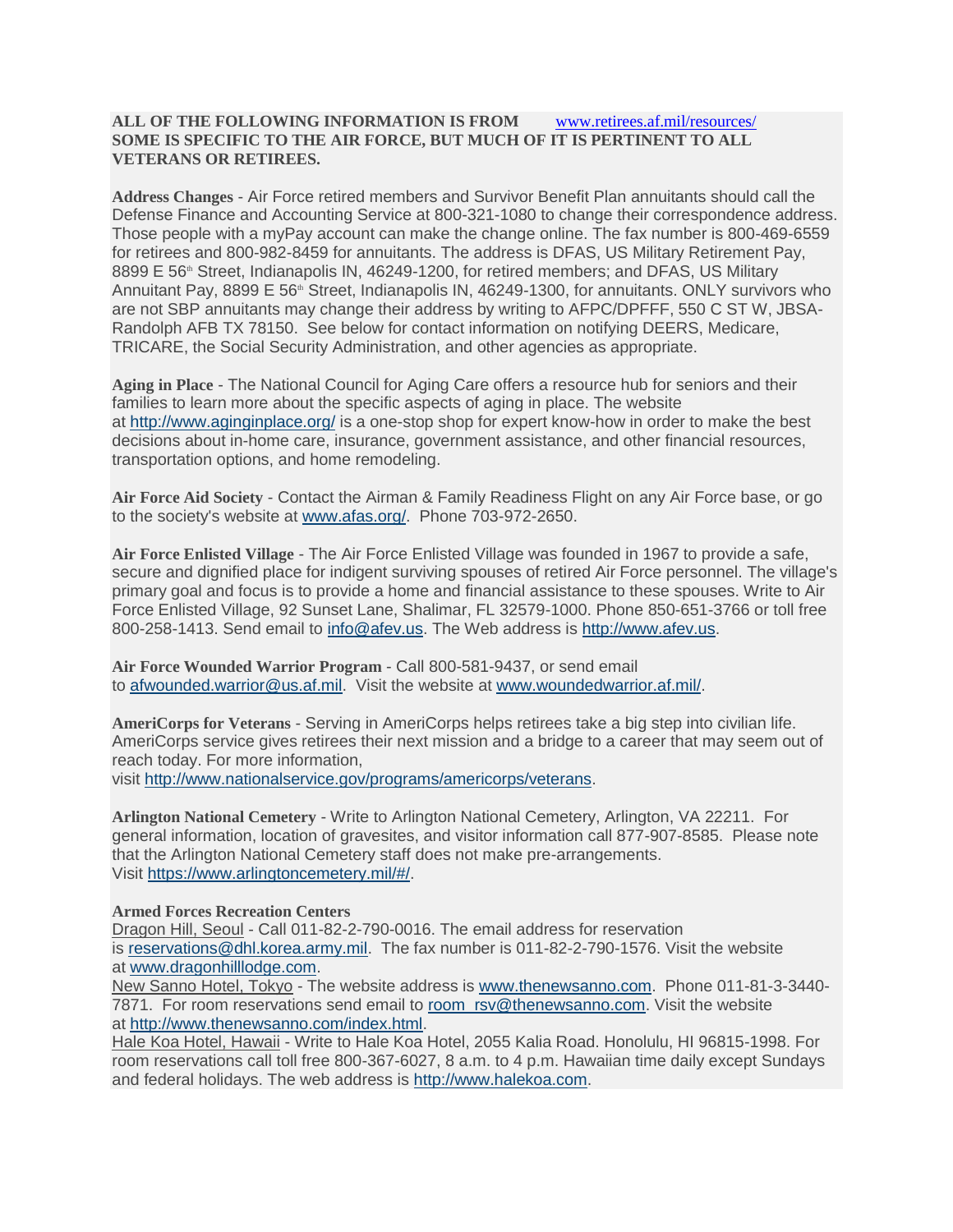Shades of Green Resort in Orlando, Fla. - Write to Shades of Green, 1950 W. Magnolia Palm Drive, Lake Buena Vista, FL 32830. Phone 407-824-3400. For reservations call toll free 888-593-2242, or fax 407-824-3665. Send email to sales@shadesofgreen.org. The website address is [www.shadesofgreen.org.](file:///R:/10-11%20-%20Retiree%20Services%20-%20SBP/Tammy/RETIREE%20SERVICES%20PUBLIC%20WEB/RESOURCES/www.shadesofgreen.org)

**Armed Forces Retirement Home** - AFRH-Gulfport, 1800 Beach Drive, Gulfport, MS 39507; AFRH-Washington, 3700 N. Capitol Street, NW, Washington, DC 20011. For information about either location, visit [www.afrh.gov.](file:///R:/10-11%20-%20Retiree%20Services%20-%20SBP/Tammy/RETIREE%20SERVICES%20PUBLIC%20WEB/RESOURCES/www.afrh.gov) Phone toll free at 800-422-9988 and select option 1, or send email to [admissions@afrh.gov.](mailto:admissions@afrh.gov)

**Armed Forces Vacation Club** - The Armed Forces Vacation Club is a space-available program offering Department of Defense-affiliated people affordable condominium vacations at more than 3,500 resorts worldwide. For more information, visit [http://www.afvclub.com/.](http://www.afvclub.com/)

**Awards and Decorations Listing** - Visit a listing of Air Force awards and [decorations](http://www.afpc.af.mil/Awards-and-Decorations/) to learn more about each as well as the order of precedence.

**Awards and Decorations Requests** - Retired Airmen can request initial issuance or [replacement](https://www.archives.gov/veterans/replace-medals.html) of military service medals, decorations and awards.

**Blue Skies of Texas** - In 2014, Air Force Villages expanded its eligibility to embrace a wider range of retired seniors, including those from civilian careers. With this change, a new name – Blue Skies of Texas – was added, and the campuses were renamed Blue Skies East and Blue Skies West. The Air Force Village legacy carries forward in Blue Skies of Texas, continuing to offer modern residences and a range of senior-focused services and amenities. Call 866-553-5389 or visit <http://www.blueskiesoftexas.org/> for more information.

**Burial at Sea** - Visit the Navy's website for details regarding burials at sea at [http://www.navy.mil/navydata/questions/burial.html,](http://www.navy.mil/navydata/questions/burial.html) or call 866-787-0081.

**Casualty Assistance** - Call toll free 877-353-6807. Overseas callers should contact the nearest U.S. Embassy.

**DEERS Telephone Center** - Call DEERs at 800-538-9552, Monday through Friday, excluding U.S. federal holidays, 6 a.m. to 3:30 p.m. Pacific time.

**Delta Dental Plans for Retirees** - Coverage is through the Federal Employees Dental and Vision Insurance Program, or FEDVIP. For more informatioon, call 877-888-3337 or visit *[https://www.benefeds.com.](https://www.benefeds.com/)*

**Eldercare Locator** - The [Eldercare](http://www.eldercare.gov/Eldercare.NET/Public/Index.aspx) Locator is a public service of the U.S. Administration on Aging connecting people to services for older adults and their families. This locator allows people to search for a variety of topics using ZIP codes to find services nearest to them, or people can call 800-677-1116.

**Identification Cards** - Call 800-525-0102 for location of the nearest issuing facility, or to visit the [site](https://www.dmdc.osd.mil/rsl/appj/site?execution=e1s1) [locator.](https://www.dmdc.osd.mil/rsl/appj/site?execution=e1s1)

**Legal Offices** can assist people with preparing wills and powers of attorney, and answer certain legal questions. People can visit the new Air Force Legal Assistance website at [https://aflegalassistance.law.af.mil.](https://aflegalassistance.law.af.mil/) The website is designed for active-duty and reserve component members, retirees and dependents.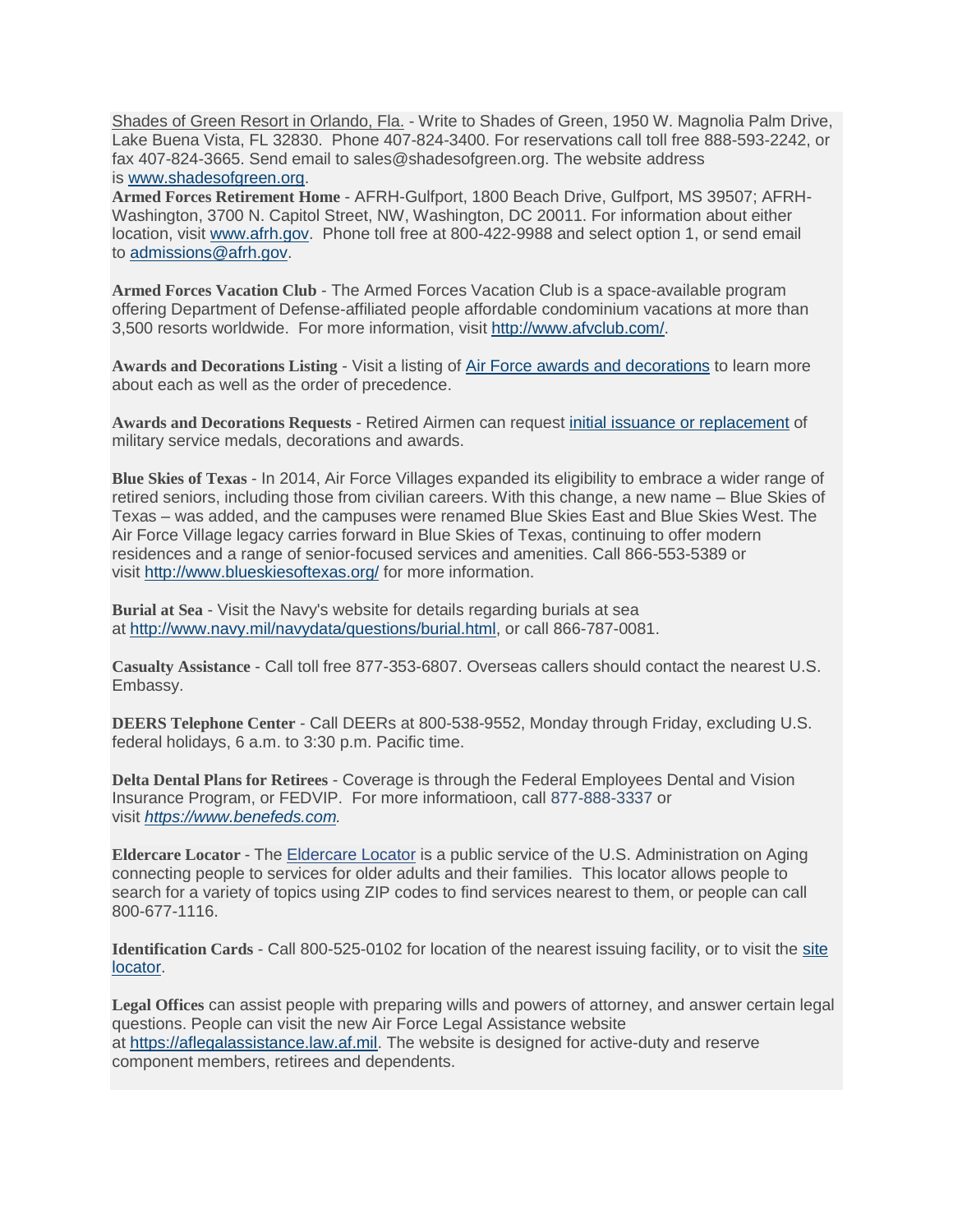**The General and Mrs. Curtis E. LeMay Foundation** - A national organization which provides financial assistance to widows of all retired Air Force personnel. It offers financial help to indigent widows needing assistance -- wherever they are residing -- for as long a period as necessary, even for a lifetime. Write to The General and Mrs. Curtis LeMay Foundation, 17050 Arnold Drive, Riverside, CA 92518. Phone toll free 800-729-2999. The website is at [www.lemay-foundation.org.](file:///R:/10-11%20-%20Retiree%20Services%20-%20SBP/Tammy/RETIREE%20SERVICES%20PUBLIC%20WEB/RESOURCES/www.lemay-foundation.org) Send email to [info@lemay-foundation.org.](mailto:info@lemay-foundation.org)

**Locating Air Force Retirees or Active-duty Airmen** - The Air Force [Worldwide](http://www.afpc.af.mil/Air-Force-Worldwide-Locator/) Locator handles official and unofficial requests to locate Air Force Personnel. Official requests are defined as requests received from any government agency and the Department of Defense. All other requests are considered unofficial in nature. The locator only has location information on individuals who are currently receiving compensation from the USAF (active-duty, Guard, Reserve, retired, and civil service personnel). If the individual has separated, no information is available. Write a letter to the person you are trying to locate, seal it in a stamped envelope, enter your return address (including retired grade) and send letter and addressee's name, grade and Social Security number or service number in another envelope to AFPC/DP1ORM, 550 C Street West, JBSA Randolph TX 78150.

**Lodging Reservations** - Air Force, 888-235-6343 (AF-LODGE) -- after the prompt, dial first three digits of base name -- or visit [http://dodlodging.net/;](http://dodlodging.net/) Army, 800-462-7691 (GO-ARMY-1) or visit [www.armymwr.com/portal/travel/lodging/;](file:///R:/10-11%20-%20Retiree%20Services%20-%20SBP/Tammy/RETIREE%20SERVICES%20PUBLIC%20WEB/RESOURCES/www.armymwr.com/portal/travel/lodging/) Navy, 800-628-9466 (NAVY INN) or visit [www.navy](file:///R:/10-11%20-%20Retiree%20Services%20-%20SBP/Tammy/RETIREE%20SERVICES%20PUBLIC%20WEB/RESOURCES/www.navy-lodge.com)[lodge.com;](file:///R:/10-11%20-%20Retiree%20Services%20-%20SBP/Tammy/RETIREE%20SERVICES%20PUBLIC%20WEB/RESOURCES/www.navy-lodge.com) Marine Corps, visit [www.usmc-mccs.org/lodging/index.cfm?sid=rf.](file:///R:/10-11%20-%20Retiree%20Services%20-%20SBP/Tammy/RETIREE%20SERVICES%20PUBLIC%20WEB/RESOURCES/www.usmc-mccs.org/lodging/index.cfm)

**Medical Records** - Most official military personnel files archived at the National Personnel Records Center before 1992 contain both personnel and active-duty health records. Health records cover outpatient, dental, and mental health treatment which a former member received while in the military service. Health records documents include induction and separation physical examinations, and routine medical care (doctor/dental visits, lab tests, etc.) when the patient was not admitted to a hospital.

In comparison, clinical (hospital inpatient) records are NOT filed with the health records but are generally retired to NPRC by the hospital or facility which created them. Other medical records which would not be included are Department of Veterans Affairs records or records for service after 1992.

The practice of filing health records with the personnel record portion has been discontinued. On May 1, 1994 (June 1 for reservists), the Air Force began retiring most of its former members' health records to the Department of Veterans Affairs.

The Department of Veterans Affairs, Records Management Center, St. Louis, MO, maintains the active-duty health records or manages their whereabouts when on loan within the VA. Call the VA at 800-827-1000 to identify the current location of specific health records and to find out how to obtain releasable documents or information.

Dependents' medical records are forwarded to an NPRC depository at 111 Winnebago St., St. Louis, MO 63118-4126 two years after the sponsor retires.

**Medicare** - 800-633-4227 or visit [www.medicare.gov.](file:///R:/10-11%20-%20Retiree%20Services%20-%20SBP/Tammy/RETIREE%20SERVICES%20PUBLIC%20WEB/RESOURCES/www.medicare.gov)

**Military Funeral Honors** - Visit the Military Funeral [Honors,](https://mfh.dmdc.osd.mil/mfh) or call 877-645-4667.

**Military Personnel Records Requests** - Written requests are required by law to obtain copies of selected documents or information from official military personnel records. Airmen retired before Oct. 1, 2004, should contact the National [Personnel](https://www.archives.gov/veterans/military-service-records) Records Center website or call 314-801-0800. Submit a Standard Form 180 or letter of request to National Archives at St. Louis, National Personnel Records Center (Military), 1 Archives Drive, St. Louis, MO 63138. Request letters must include the Airman's name, Social Security number, contact information and specific